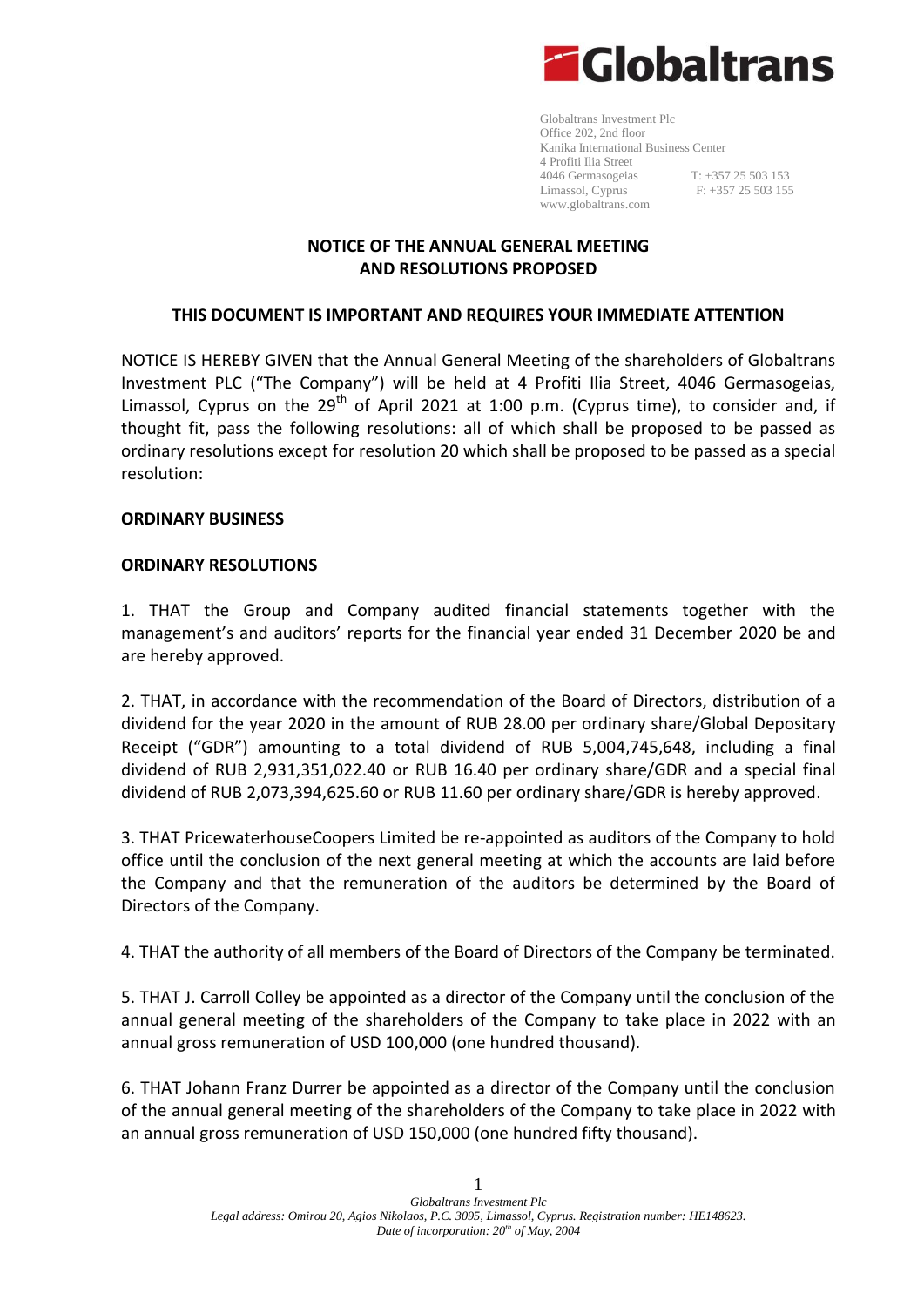7. THAT Alexander Eliseev be appointed as a director of the Company until the conclusion of the annual general meeting of the shareholders of the Company to take place in 2022.

8. THAT Andrey Gomon be appointed as a director of the Company until the conclusion of the annual general meeting of the shareholders of the Company to take place in 2022.

9. THAT Vasilis P. Hadjivassiliou be appointed as a director of the Company until the conclusion of the annual general meeting of the shareholders of the Company to take place in 2022 with an annual gross remuneration of EUR 50,000 (fifty thousand).

10. THAT Sergey Maltsev be appointed as a director of the Company until the conclusion of the annual general meeting of the shareholders of the Company to take place in 2022.

11. THAT Elia Nicolaou be appointed as a director of the Company until the conclusion of the annual general meeting of the shareholders of the Company to take place in 2022 with an annual gross remuneration of EUR 1,500 (one thousand five hundred).

12. THAT George Papaioannou be appointed as a director of the Company until the conclusion of the annual general meeting of the shareholders of the Company to take place in 2022 with an annual gross remuneration of EUR 45,000 (forty five thousand).

13. THAT Melina Pyrgou be appointed as a director of the Company until the conclusion of the annual general meeting of the shareholders of the Company to take place in 2022.

14. THAT Konstantin Shirokov be appointed as a director of the Company until the conclusion of the annual general meeting of the shareholders of the Company to take place in 2022.

15. THAT Alexander Storozhev be appointed as a director of the Company until the conclusion of the annual general meeting of the shareholders of the Company to take place in 2022.

16. THAT Alexander Tarasov be appointed as a director of the Company until the conclusion of the annual general meeting of the shareholders of the Company to take place in 2022.

17. THAT Michael Thomaides be appointed as a director of the Company until the conclusion of the annual general meeting of the shareholders of the Company to take place in 2022.

18. THAT Marios Tofaros be appointed as a director of the Company until the conclusion of the annual general meeting of the shareholders of the Company to take place in 2022 with an annual gross remuneration of EUR 1,000 (one thousand).

19. THAT Sergey Tolmachev be appointed as a director of the Company until the conclusion of the annual general meeting of the shareholders of the Company to take place in 2022.

# **SPECIAL BUSINESS**

SPECIAL RESOLUTION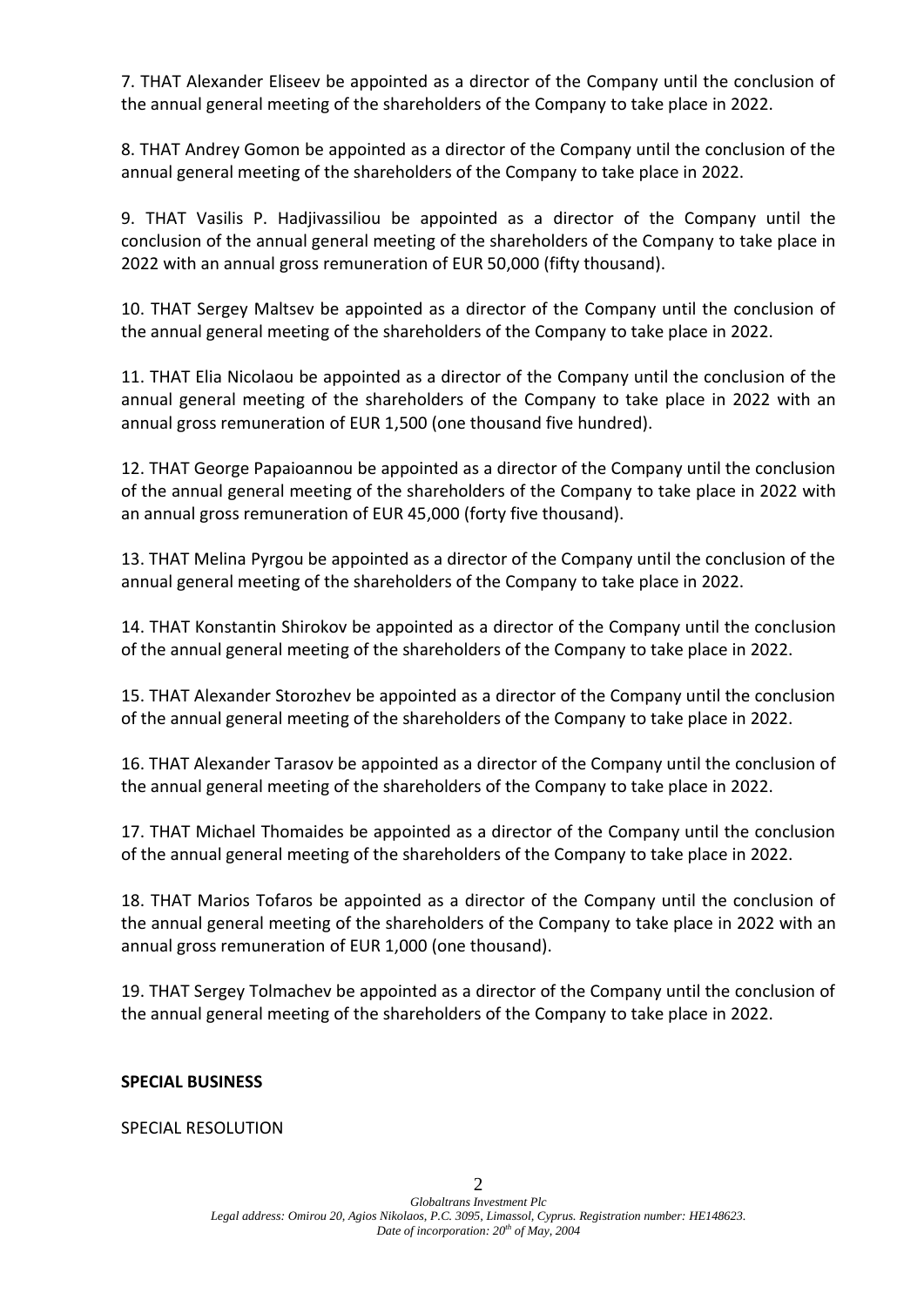20. THAT the board of directors of the Company be and is hereby generally and unconditionally authorised to approve the buy-back programme and make market purchases of its GDRs (representing ordinary shares in the Company) listed on the Main Market of the London Stock Exchange and on the Moscow Exchange, in such manner as the board of directors of the Company may from time to time determine, subject to the provisions of the Companies Law, Cap. 113 (as amended) and the following conditions:

a) The maximum number of GDRs authorised to be acquired shall not exceed 8,937,046;

b) The minimum price (exclusive of expenses) which may be paid for each GDR is its nominal value;

c) The maximum price (exclusive of expenses) which may be paid for each GDR is the higher of: (i) five per cent above the average of the middle market quotations of a GDR as derived from the London Stock Exchange Daily Official List during the period of five trading business days immediately prior to such purchase; and (ii) an amount equal to the higher of the price of the last independent trade of a GDR and the highest current independent bid for a GDR on the trading venue where the purchase is carried out;

d) Payment for the purchased GDRs shall be made through the Company's realised and undistributed profits;

e) This authority shall expire at the close of the Annual General Meeting of the Company to be held in 2022 or 12 months from the date of this resolution (whichever is earlier);

f) A contract to purchase GDRs under this authority may be made before the expiry of this authority; and

g) The Company may hold any GDRs (and the shares represented by such GDRs) acquired pursuant to the authority granted by this resolution for a maximum period of two years from the date of acquisition of the GDRs concerned.

h) During the period of the buy-back programme the Company may dispose of, including but not limited to cancelling (subject to Cyprus courts' approval as required by applicable law), selling, transferring, pledging, etc. the GDRs acquired in buy-back transactions from the market by a decision approved by the board of directors of the Company.

By order of the Board of Directors

......................................

Marios Tofaros Assistant Secretary 29 March 2021 Office address: Office 202, 2nd floor Kanika International Business Center 4 Profiti Ilia Street 4046 Germasogeias, Limassol, Cyprus

3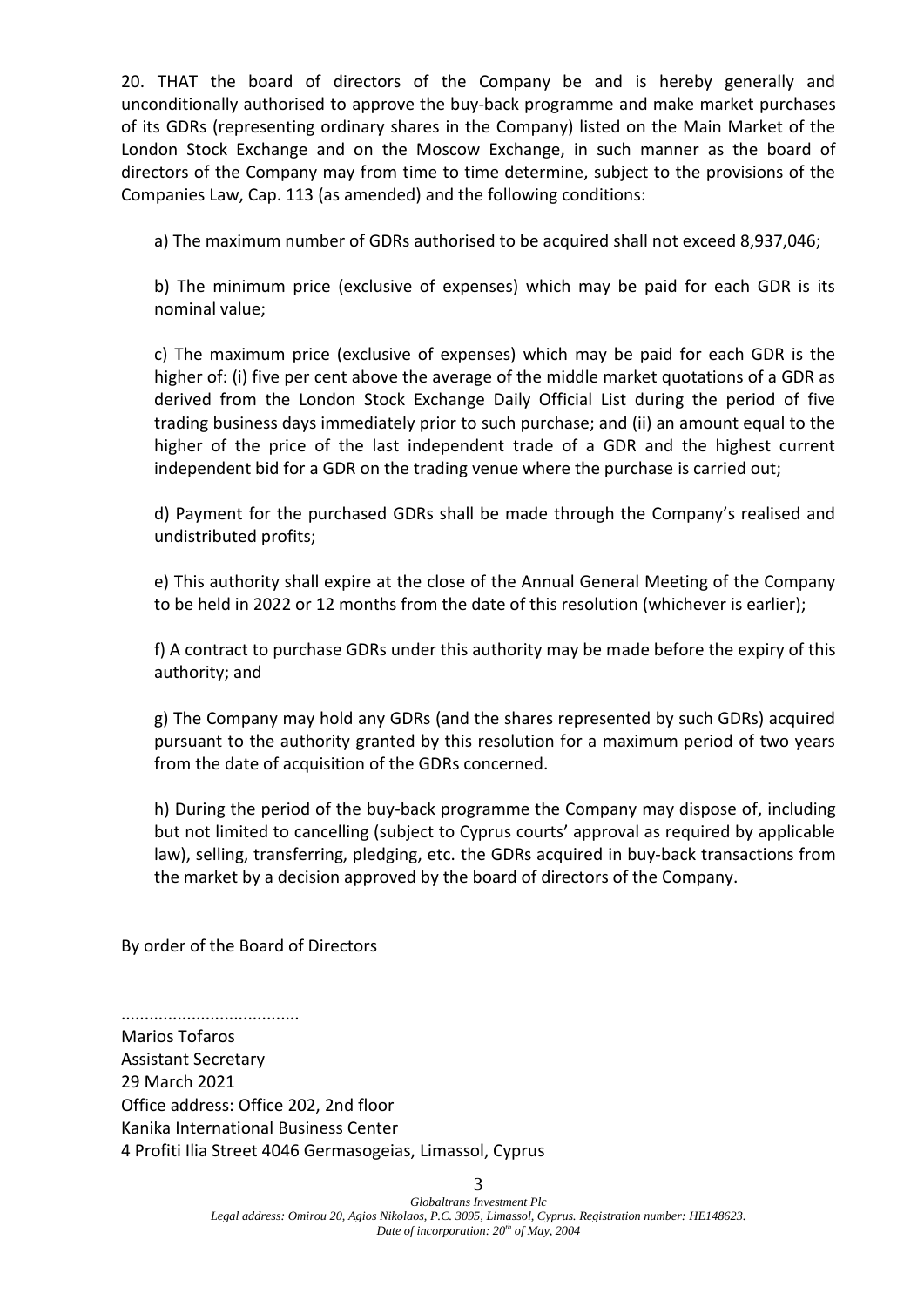#### Notes:

1. Every member entitled to attend and vote at the above mentioned general meeting is entitled to appoint a proxy to attend and vote on his/her behalf. Such proxy need not be a member of the Company. To be valid, the relevant instrument appointing a proxy must be in the form attached to this notice of a general meeting and if applicable the power of attorney or other authority if any under which it is signed or a notarially certified copy of that power or authority shall be delivered at the registered office of the Company, at Omirou 20, Agios Nikolaos, 3095 Limassol, Cyprus, or at the office located at: 2<sup>nd</sup> floor, 4 Profiti Ilia Street, 4046 Germasogeias, Limassol, Cyprus not later than 48 hours before the time for holding the general meeting.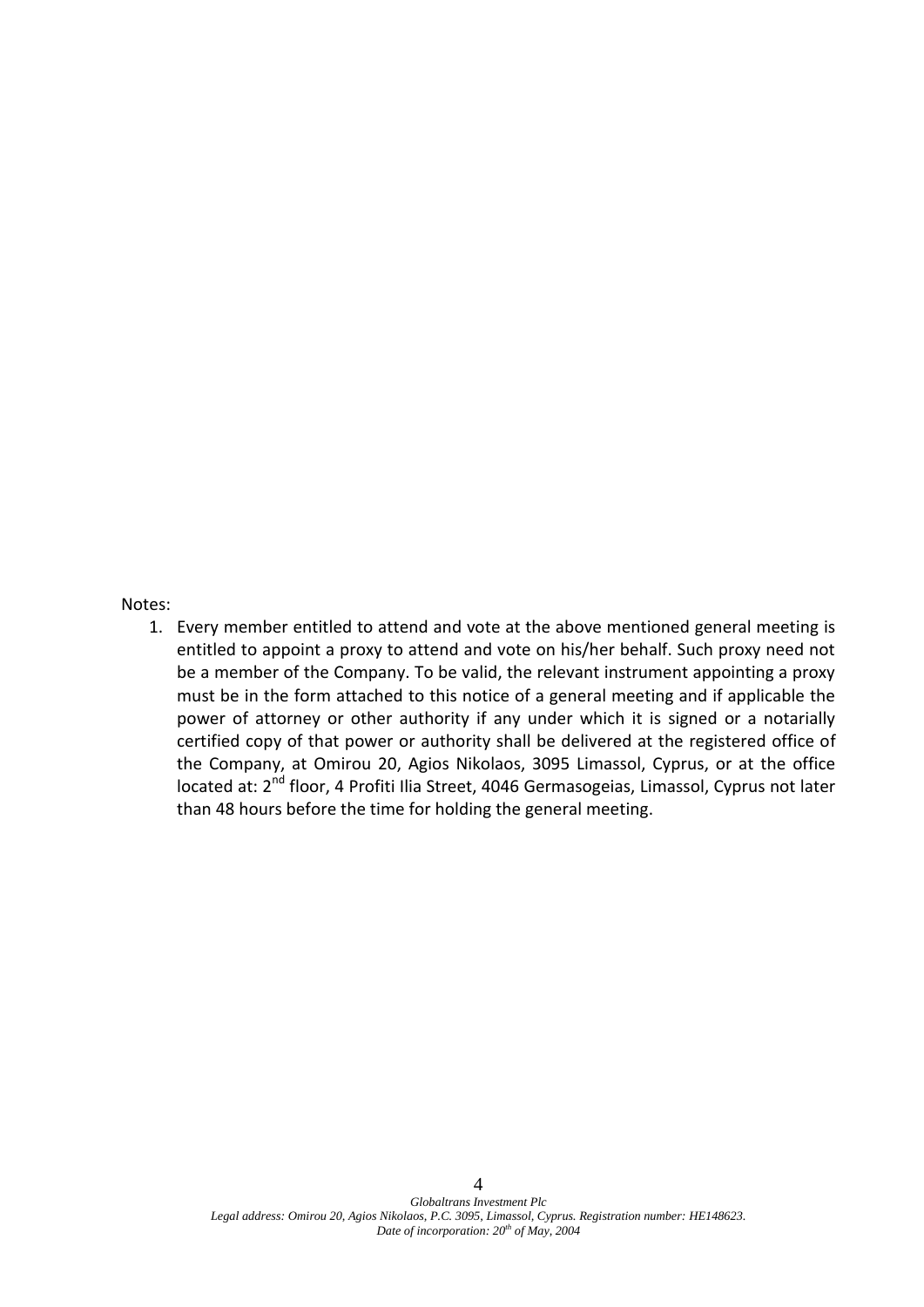#### **Proxy Form**

# **To: Globaltrans Investment Plc (the "Company")**

I/We ............... of ................ being a member/members of the Company hereby appoint ............. of ........................... or failing him .......................... of ......................... as my/our proxy to vote for me/us or on my/our behalf at the General Meeting of the Company, to be held on 29 April 2021 and at any adjournment thereof.

Signed:…………………………………………

Name:…………………………………………..

Date: …………………………………….

Notes to Form of Proxy:

1. The Form of Proxy shall be in writing under the hand of the appointer or of his attorney duly authorised in writing, or if the appointer is a corporation, either under seal or under the hand of an officer or attorney duly authorised. A proxy need not be a member of the Company.

2. To be valid, this Form of Proxy and if applicable the power of attorney or other authority if any under which it is signed or a notarially certified copy of that power or authority must be delivered at the legal address of the Company, at Omirou 20, Agios Nikolaos, 3095 Limassol, Cyprus or at the office located at: 2<sup>nd</sup> floor, 4 Profiti Ilia Street, 4046 Germasogeias, Limassol, Cyprus not later than 48 hours before the time for holding the general meeting.

3. In the case of joint holders the vote of the senior who tenders a vote, whether in person or by proxy, shall be accepted to the exclusion of the votes of the other joint holders; and for this purpose seniority shall be determined by the order in which the names stand in the Register of Members.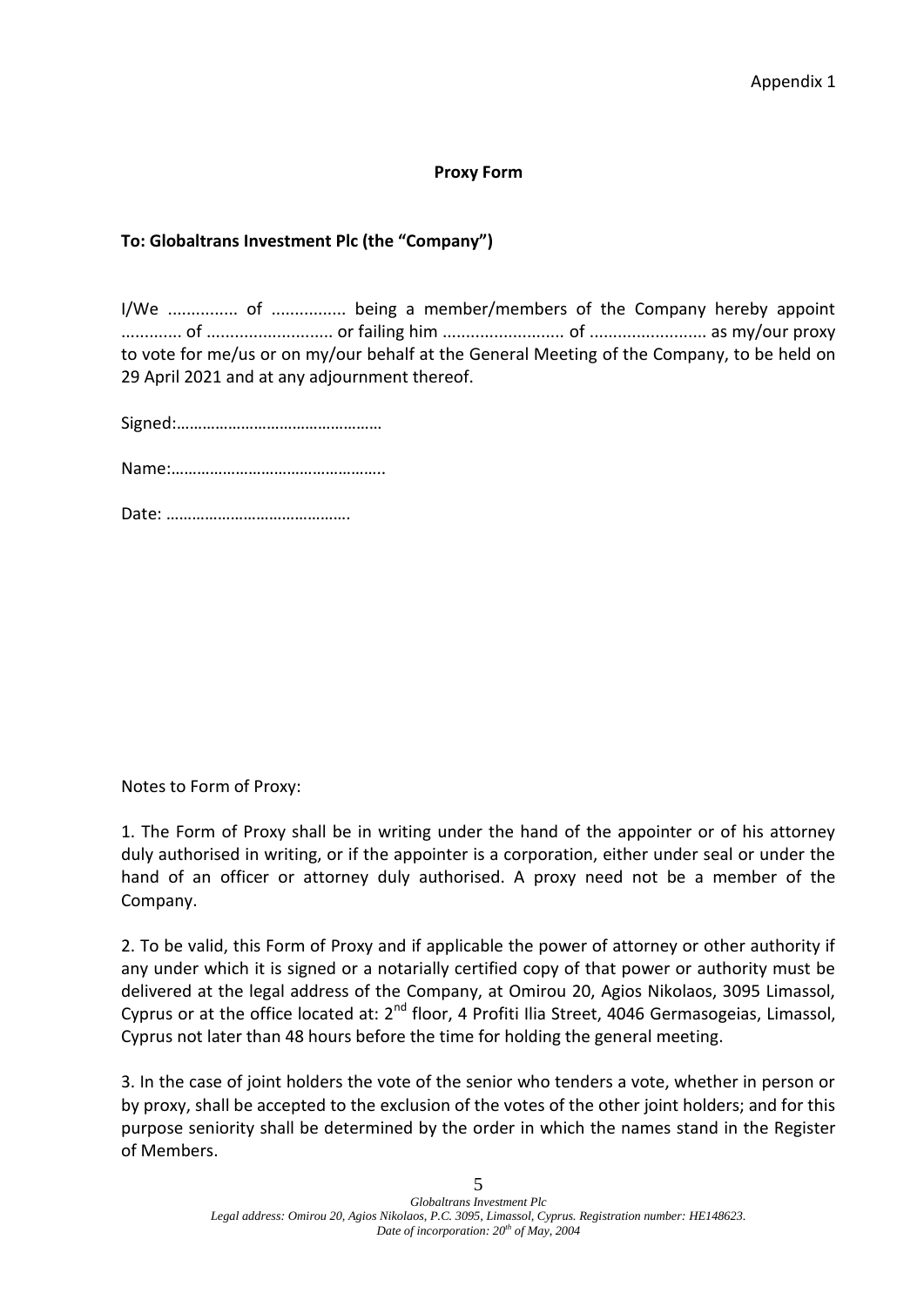# **Brief biographies of the candidates for the Board of Directors**

#### **John Carroll Colley**

# **Independent Non-executive Director, Chairman of the Audit Committee**

Appointment: Mr. Colley was appointed to the Board as an Independent Non-executive Director in April 2013.

Committee membership: Mr. Colley is Chairman of the Audit Committee and a member of the Nomination and Remuneration committees. In 2021 Mr. Colley became a member of the ESG Committee.

Skills and Experience: Mr. Colley has extensive experience in international trade and risk management both in the public and private sectors. From 2007 to 2010, Mr. Colley served as country manager for Russia at Noble Resources SA. Prior to that, he held a variety of positions in the public sector, including at the office of the US Trade Representative and the US Department of Commerce in Washington, DC. He worked for Linkful Ltd and Noble Resources SA in Moscow from 1992 to 1999. Mr. Colley, a fluent Russian speaker, holds an MA in History and a BA in International Affairs and Russian Studies from the University of Virginia.

Other appointments: Mr. Colley is currently the principal of Highgate Consulting LLC, a global advisory consulting company.

#### **Dr. Johann Franz Durrer**

# **Senior Independent Non-executive Director, Chairman of the Remuneration and Nomination committees.**

Appointment: Dr. Durrer was appointed to the Board as an Independent Non-executive Director in March 2008.

Committee membership: Dr. Durrer is Chairman of the Remuneration and Nomination committees.

Skills and Experience: Dr. Durrer began his career at Union Bank of Switzerland and in 1970 founded Fidura Treuhand AG, which provides bookkeeping, auditing and financial services. Dr. Durrer graduated from the University of Zurich with a doctorate in Economics and is a member of the Swiss Fiduciary Association.

#### **Alexander Eliseev**

#### **Non-executive Director, co-founder and shareholder of Globaltrans**

Appointment: Mr. Eliseev joined the Board in March 2008.

Skills and Experience: Mr. Eliseev co-founded Globaltrans in 2004 and has played a leading role in introducing market-based reforms to the Russian freight rail transportation market. He has spent more than 17 years in senior management positions, mostly within the rail sector, and sits on the boards of two Globaltrans subsidiaries, New Forwarding Company and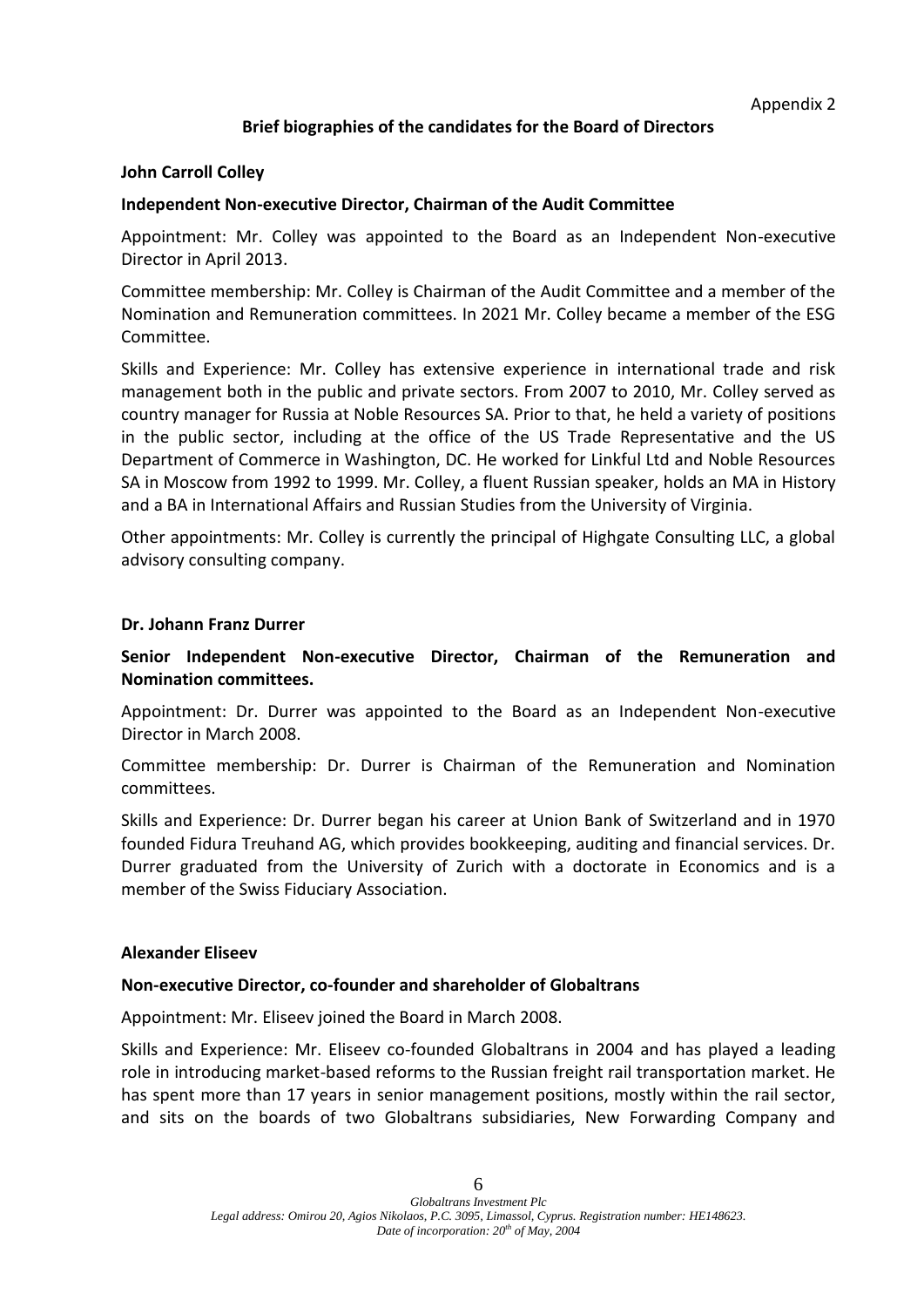BaltTransServis. Mr. Eliseev is a graduate of the Russian State Medical University, where he studied biophysics.

Other appointments: Mr. Eliseev is Chairman of the Board of Globaltruck, a leading freight trucking operator in Russia, listed on the Moscow Exchange.

# **Andrey Gomon**

# **Non-executive Director**

Appointment: Mr. Gomon served as a member of the Board of the Company from 2013 to 2016 and rejoined the Board in April 2017.

Skills and Experience: Mr. Gomon has over 13 years management experience in the railway industry. From 2006 to 2012 he was CEO of Transoil, one of the largest oil rail transportation companies in Russia, having previously served as CFO between 2003 and 2006. He sits on the boards of two Globaltrans subsidiaries, New Forwarding Company and BaltTransServis. Mr. Gomon studied economics at St Petersburg State University and holds an MBA from INSEAD.

# **Vasilis Hadjivassiliou**

# **Independent Non-executive Director**

Appointment: Mr. Hadjivassiliou was appointed to the Board as an Independent Nonexecutive Director in September 2019.

Committee membership: In 2021 Mr. Hadjivassiliou became a member of the Audit Committee.

Skills and Experience: Mr. Hadjivassiliou was a partner in Assurance and Advisory services in PricewaterhouseCoopers (PwC), Cyprus, from 1990 until 2018 when he retired. During this time he held various leadership positions with PwC, including as an elected member of the Executive Board, Head of the Limassol office as well as a number of other offices in Cyprus and was a leading figure in business development. He has extensive experience in auditing, International Financial Reporting Standards and business advisory services having advised major local and international groups including companies publicly listed on the London Stock Exchange as well as in Cyprus. Mr. Hadjivassiliou is a graduate of the University of Manchester and a Fellow of the Institute of Chartered Accountants of England and Wales.

Other appointments: Mr. Hadjivassiliou holds directorships in several companies affiliated with his family and is also a Board member in a number of other private companies.

# **Sergey Maltsev**

# **Chairman of the Board, Executive Director, Chief Strategy Officer, co-founder and shareholder of Globaltrans**

Appointment: Mr. Maltsev was elected Chairman of the Board of Directors in April 2018 and has served as Chief Strategy Officer since August 2017.

Skills and Experience: Mr. Maltsev was instrumental in the development of the freight rail market in Russia and has worked in the industry for over 30 years. He co-founded Globaltrans and served as Chief Executive Officer from 2008 until 2015 when he left the Group. At that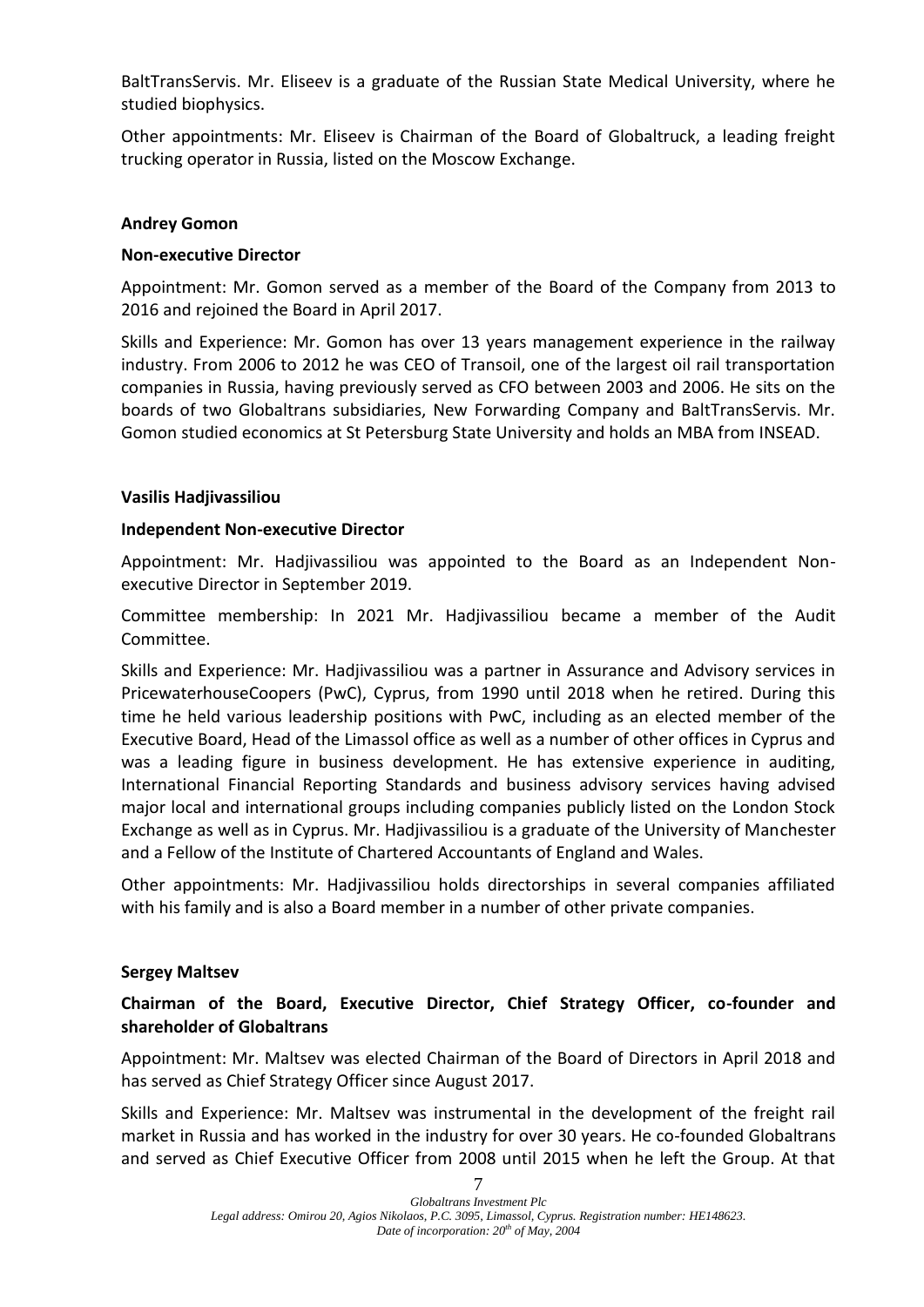point he served as Senior Vice President for strategy and corporate governance at JSC Russian Railways, until his return to Globaltrans as Chief Strategy Officer in 2017.

Mr. Maltsev was a founding member and Chairman of the non-profit partnership "Council of Railway Operators". In recognition of his services to the rail industry, Mr. Maltsev received the "Honoured Railwayman of Russia" award. He has a degree in railway engineering.

# **Elia Nicolaou**

# **Non-executive Director, Company Secretary, Secretary to the Board**

Appointment: Ms. Nicolaou joined the Board as a Non-executive Director in March 2008. She is the Company Secretary.

Committee membership: Ms. Nicolaou was a member of the Audit Committee in 2020. In 2021, Ms. Nicolaou stepped down as a member of the Audit Committee and became a member and Chairman of the ESG Committee.

Skills and Experience: Ms. Nicolaou has extensive experience in commercial, corporate and funds law. She is currently the Managing Director of Amicorp (Cyprus) Ltd. Previously, she was head of the Corporate Legal department at Polakis Sarris LLC and also worked at C. Patsalides LLC. Ms. Nicolaou participates in various associations of the Cyprus Chamber of Commerce and sits on the boards of other listed and private companies. Ms. Nicolaou graduated with an LLB in Law from the University of Nottingham and holds an LLM in Commercial and Corporate Law from University College London. She has an advanced diploma in Business Administration from the Cyprus International Institute of Management.

# **George Papaioannou**

# **Independent Non-executive Director**

Appointment: Mr. Papaioannou joined the Board as an Independent Non-executive Director in April 2013. Committee membership: Mr. Papaioannou is a member of the Audit Committee.

Skills and Experience: Mr. Papaioannou has more than 20 years experience in financial reporting, risk management, auditing, financial performance analysis and taxation. In 2004, he founded G. Papaioannou Auditors Ltd, which provides accounting, audit, tax and consulting services. From 2002 to 2004, he worked at Grant Thornton in Cyprus and before that for PricewaterhouseCoopers in Cyprus. Mr. Papaioannou holds a degree in Accounting and Financial Management from the University of Essex. He is a qualified chartered accountant and a Fellow of the Institute of Chartered Accountants in England and Wales.

# **Melina Pyrgou**

# **Non-executive Director**

Appointment: Ms. Pyrgou was appointed to the Board as a Non-executive Director in April 2013.

Skills and Experience: Ms. Pyrgou is a barrister and registered insolvency practitioner and has practised corporate law for over 25 years. She is currently Managing Director of Pyrgou Vakis Law Firm, a Cyprus-based corporate and commercial law practice. Previously she was Director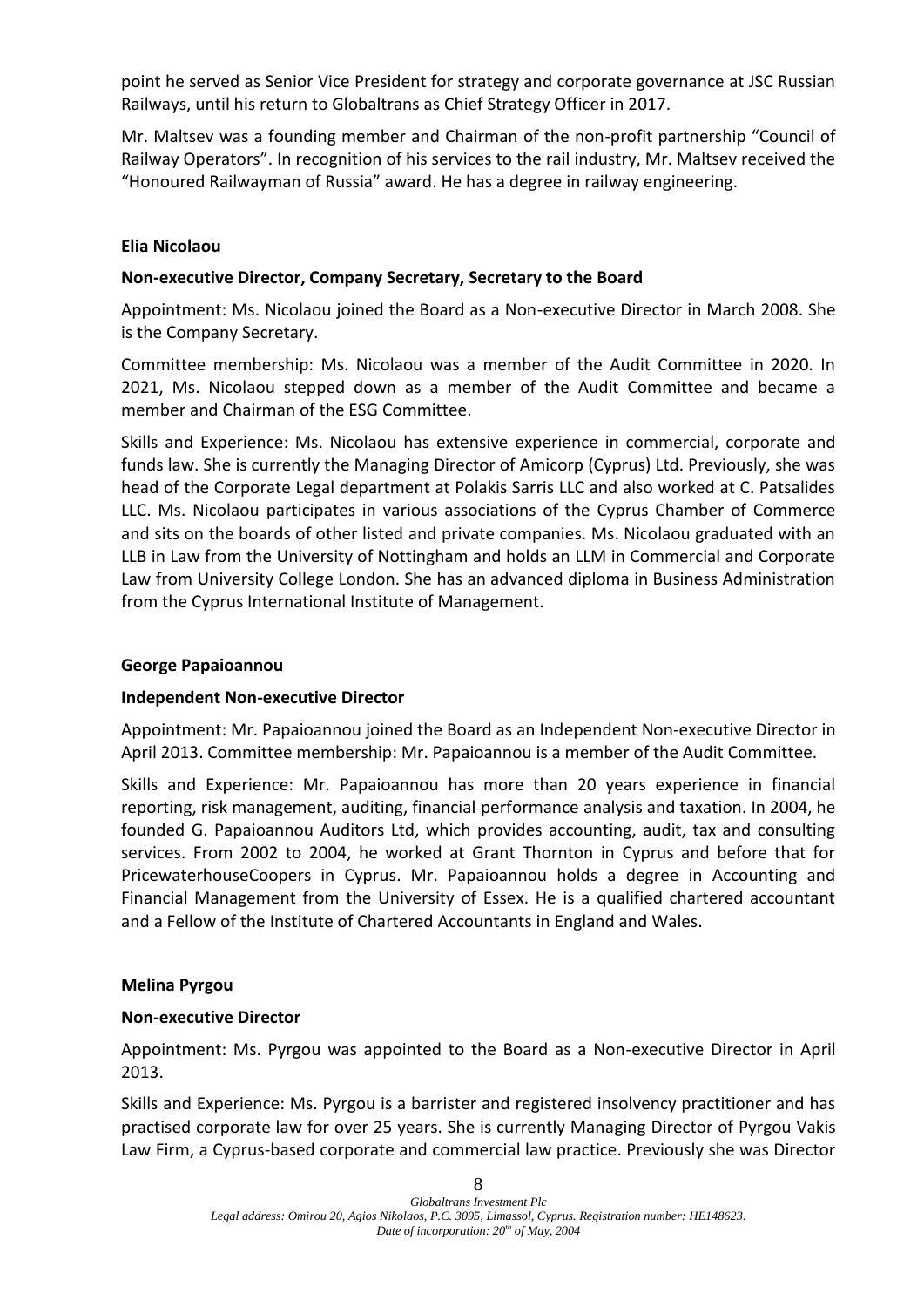of Legal Services at PricewaterhouseCoopers in Cyprus. Ms. Pyrgou served as the Chairman of EuropeFides Association, a European network of accounting, audit, tax and legal firms, from 2015 to 2016 and is a member of various business associations. Ms. Pyrgou graduated from the University of Keele with a degree in Law and Sociology and holds a diploma in Environmental Law from the University of Geneva. She was called to the bar in Cyprus in 1992 and in London (Grays Inn) in 1995.

Other appointments: Ms. Pyrgou currently serves as a member of the Cyprus Investments Promotion Agency (CIPA). She also sits on the Disciplinary Committee of the Institute of Certified Public Accountants of Cyprus (ICPAC).

# **Konstantin Shirokov**

# **Executive Director, Head of Internal Audit**

Appointment: Mr. Shirokov was appointed to the Board as an Executive Director in March 2008 and heads Globaltrans' internal audit function.

Skills and Experience: Mr. Shirokov has over 12 years'senior international management experience. Prior to joining Globaltrans, he worked in senior finance roles at Mechel and as an economist at Glencore International. He served as a non-executive member on the board of Global Ports Investments PLC between 2008 and April 2018 where he was a member of the Audit and Risk committee. Mr. Shirokov graduated from the Finance Academy under the Russian government and studied business management at Oxford Brookes University.

# **Alexander Storozhev**

# **Executive Director, Chief Procurement Officer**

Appointment: Mr. Storozhev joined the Board as an Executive Director in April 2013.

Skills and Experience: Mr. Storozhev has held senior management roles throughout a 20-year career in the rail industry and has been with Globaltrans since it was established. He is chairman of a number of Globaltrans subsidiary boards, including AS Spacecom, AS Spacecom Trans, GTI Management and BaltTransServis and serves on the boards of other Globaltrans' subsidiaries including New Forwarding Company and Ural Wagonrepair Company. Since February 2015, he has been Director of Investments and Business Development at New Forwarding Company. Mr. Storozhev is a recipient of the "Honoured Transport Worker of CIS" Award.

Mr. Storozhev graduated from the Kiev Military Academy of Aviation and Engineering in 1990 with a degree in Engineering. He holds a diploma from the Mirbis Business School in Moscow and a Master's degree in Business Administration and Finance.

# **Alexander Tarasov**

# **Non-executive Director**

Appointment: Alexander Tarasov joined the Board in April 2013.

Skills and Experience: Mr. Tarasov served as a deputy director general in Sevtekhnotrans, a Globaltrans subsidiary that subsequently merged with Ferrotrans. He has held management